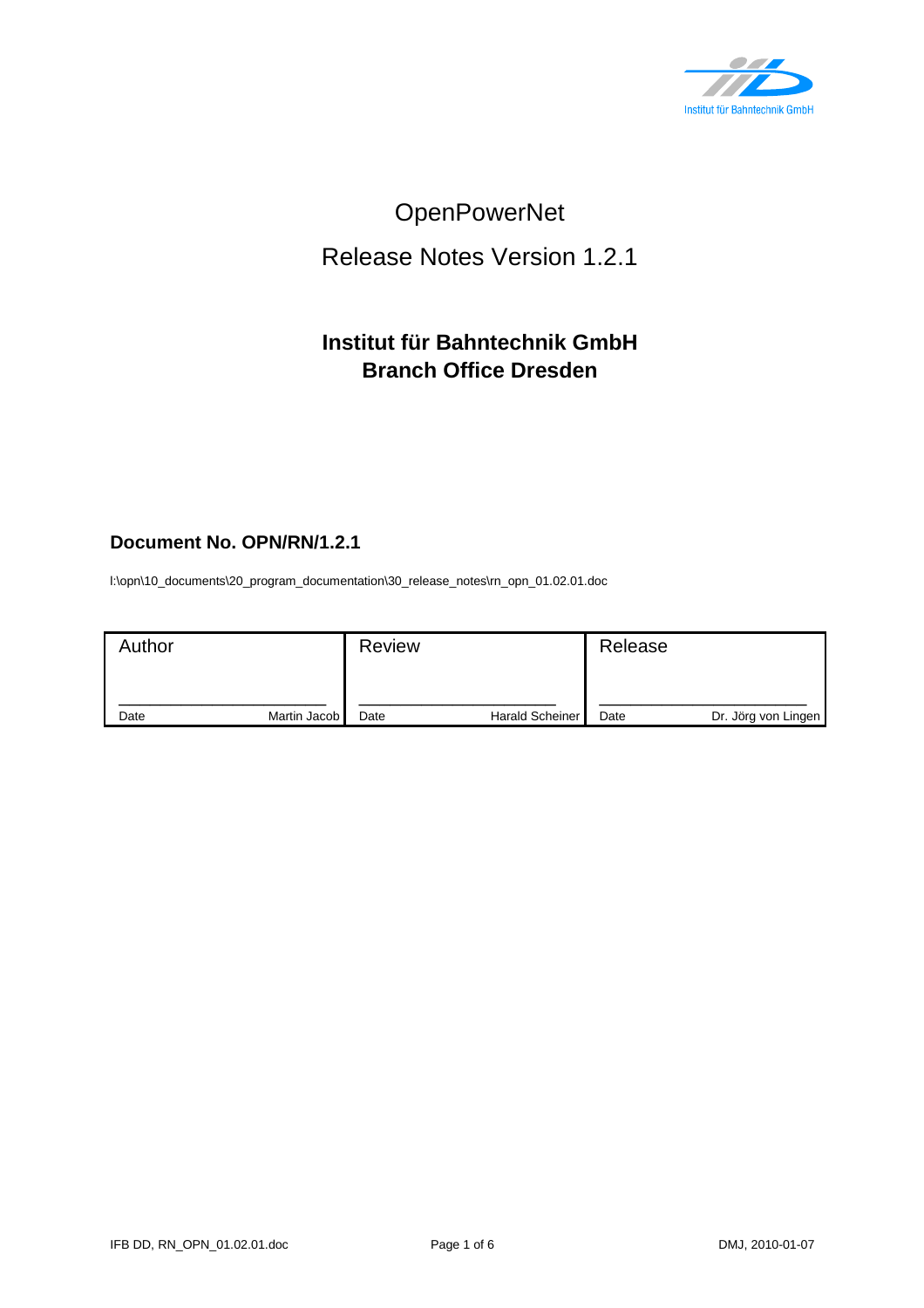## **1 Introduction**

#### **1.1 Overview**

The purpose of this document is to describe the changes and the status of OpenPowerNet version 1.2.1. The document contains:

- List of delivered files on DVD,
- Description of the main functionality,
- Any restrictions known,
- List of corresponding documentation and
- Known issues.

#### **1.2 Configuration**

See document Installation Instruction version 1.2.1 for required third-party software versions.

#### **1.3 Acronyms and abbreviations**

The following abbreviations are used within this document.

| <b>Abbreviation</b> | <b>Description</b>         |
|---------------------|----------------------------|
| I DVD               | Digital Versatile Disk     |
| DC                  | <b>Direct Current</b>      |
| <b>AC</b>           | <b>Alternating Current</b> |

#### **2 List of files on DVD delivery**

```
OPN_InstallationInstruction_1.2.1.pdf 
OPN_ReleaseNotes_1.2.1.pdf 
OPN_UserManual_1.2.1.pdf 
OpenPowerNet\my.ini 
OpenPowerNet\OpenPowerNet-1.2.1.zip 
OpenTrack\OpenTrack.V_1.5.5_2009-11-28.zip 
ThirdPartyPrograms\HASPUserSetup.exe 
ThirdPartyPrograms\jre-6u14-windows-i586.exe 
ThirdPartyPrograms\MCRInstaller_R2009a_win32.exe 
ThirdPartyPrograms\MCRInstaller_R2009a_win64.exe 
ThirdPartyPrograms\mysql-connector-odbc-3.51.27-win32.msi 
ThirdPartyPrograms\mysql-connector-odbc-5.1.5-win32.msi 
ThirdPartyPrograms\mysql-connector-odbc-5.1.5-winx64.msi 
ThirdPartyPrograms\mysql-essential-5.0.67-win32.msi
ThirdPartyPrograms\mysql-essential-5.0.67-winx64.msi 
ThirdPartyPrograms\mysql-gui-tools-5.0-r14-win32.msi 
ThirdPartyPrograms\odbcad32 (x86).lnk 
ThirdPartyPrograms\odbcad32.lnk 
ThirdPartyPrograms\vcredist_x64.exe 
ThirdPartyPrograms\vcredist_x86.exe 
update\artifacts.xml 
update\content.xml 
update\index.html 
update\site.xml 
update\features\de.bahntechnik.dd.opn.bin 1.2.0.v 200909232323.jar
```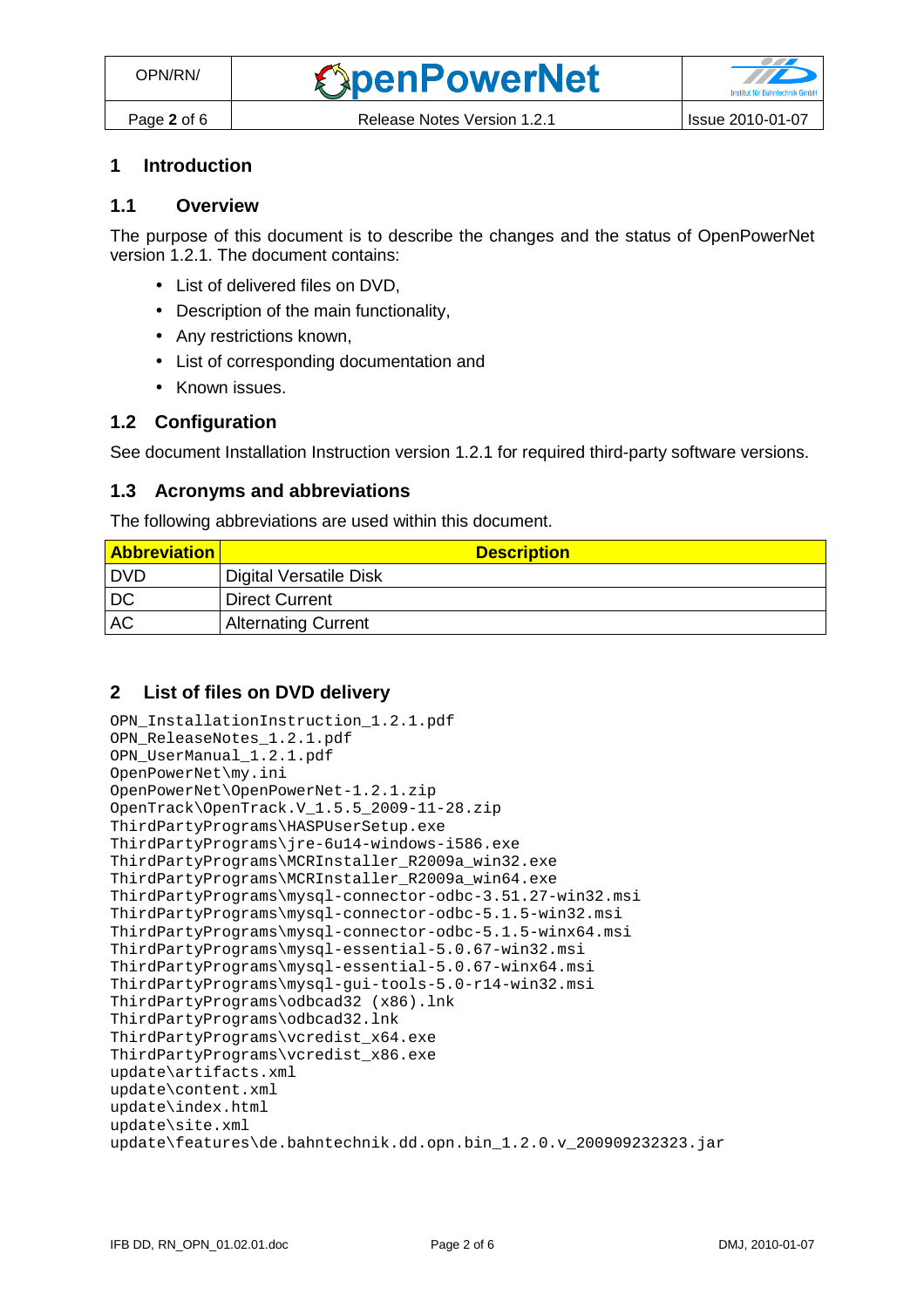| OPN/RN/     | <b><i><u>SpenPowerNet</u></i></b> | <b>TID</b><br>Institut für Bahntechnik GmbH |
|-------------|-----------------------------------|---------------------------------------------|
| Page 3 of 6 | Release Notes Version 1.2.1       | Issue 2010-01-07                            |

| Page 3 of 6                                                    | Release Notes Version 1.2.1                                                      | Issue 2010-01-07 |  |
|----------------------------------------------------------------|----------------------------------------------------------------------------------|------------------|--|
|                                                                | update\features\de.bahntechnik.dd.opn.bin_1.2.1.v_201001110000.jar               |                  |  |
|                                                                | update\features\de.bahntechnik.dd.opn.psc.prj.ui_0.2.0.v_200909232323.jar        |                  |  |
|                                                                | update\features\de.bahntechnik.dd.opn.psc.prj.ui_0.2.1.v_201001110000.jar        |                  |  |
|                                                                | update\features\de.bahntechnik.dd.opn.ui_0.2.0.v_200909232323.jar                |                  |  |
|                                                                | update\features\de.bahntechnik.dd.opn.ui_0.2.1.v_201001110000.jar                |                  |  |
|                                                                | update\plugins\de.bahntechnik.dd.opn.ana.help_0.2.0.v_200909232323.jar           |                  |  |
|                                                                | update\plugins\de.bahntechnik.dd.opn.ana.help_0.2.1.v_201001110000.jar           |                  |  |
|                                                                | update\plugins\de.bahntechnik.dd.opn.ana_0.2.0.v_200909232323.jar                |                  |  |
|                                                                | update\plugins\de.bahntechnik.dd.opn.ana_0.2.1.v_201001110000.jar                |                  |  |
|                                                                | update\plugins\de.bahntechnik.dd.opn.bin.help_1.2.0.v_200909232323.jar           |                  |  |
|                                                                | update\plugins\de.bahntechnik.dd.opn.bin.help_1.2.1.v_201001110000.jar           |                  |  |
|                                                                | update\plugins\de.bahntechnik.dd.opn.bin_1.2.0.v_200909232323.jar                |                  |  |
|                                                                | update\plugins\de.bahntechnik.dd.opn.bin_1.2.1.v_201001110000.jar                |                  |  |
|                                                                | update\plugins\de.bahntechnik.dd.opn.psc.prj.ui.diagram_0.2.0.v_200909232323.jar |                  |  |
|                                                                | update\plugins\de.bahntechnik.dd.opn.psc.prj.ui.diagram_0.2.1.v_201001110000.jar |                  |  |
|                                                                | update\plugins\de.bahntechnik.dd.opn.psc.prj.ui.edit_0.2.0.v_200909232323.jar    |                  |  |
|                                                                | update\plugins\de.bahntechnik.dd.opn.psc.prj.ui.edit_0.2.1.v_201001110000.jar    |                  |  |
|                                                                | update\plugins\de.bahntechnik.dd.opn.psc.prj.ui.editor_0.2.0.v_200909232323.jar  |                  |  |
|                                                                | update\plugins\de.bahntechnik.dd.opn.psc.prj.ui.editor_0.2.1.v_201001110000.jar  |                  |  |
|                                                                | update\plugins\de.bahntechnik.dd.opn.psc.prj.ui.help_0.2.0.v_200909232323.jar    |                  |  |
|                                                                | update\plugins\de.bahntechnik.dd.opn.psc.prj.ui.help_0.2.1.v_201001110000.jar    |                  |  |
|                                                                | update\plugins\de.bahntechnik.dd.opn.psc.prj.ui_0.2.0.v_200909232323.jar         |                  |  |
|                                                                | update\plugins\de.bahntechnik.dd.opn.psc.prj.ui_0.2.1.v_201001110000.jar         |                  |  |
|                                                                | update\plugins\de.bahntechnik.dd.opn.ui.help_0.2.0.v_200909232323.jar            |                  |  |
|                                                                | update\plugins\de.bahntechnik.dd.opn.ui.help_0.2.1.v_201001110000.jar            |                  |  |
|                                                                | update\plugins\de.bahntechnik.dd.opn.ui_0.2.0.v_200909232323.jar                 |                  |  |
|                                                                | update\plugins\de.bahntechnik.dd.opn.ui_0.2.1.v_201001110000.jar                 |                  |  |
|                                                                | update\plugins\de.bahntechnik.dd.opn.util_0.1.0.v_200909232323.jar               |                  |  |
|                                                                | update\plugins\de.bahntechnik.dd.opn.util_0.1.1.v_201001110000.jar               |                  |  |
| update\plugins\de.bahntechnik.dd.util_1.0.3.v_200908261600.jar |                                                                                  |                  |  |
| update\web\site.css                                            |                                                                                  |                  |  |
| update\web\site.xsl                                            |                                                                                  |                  |  |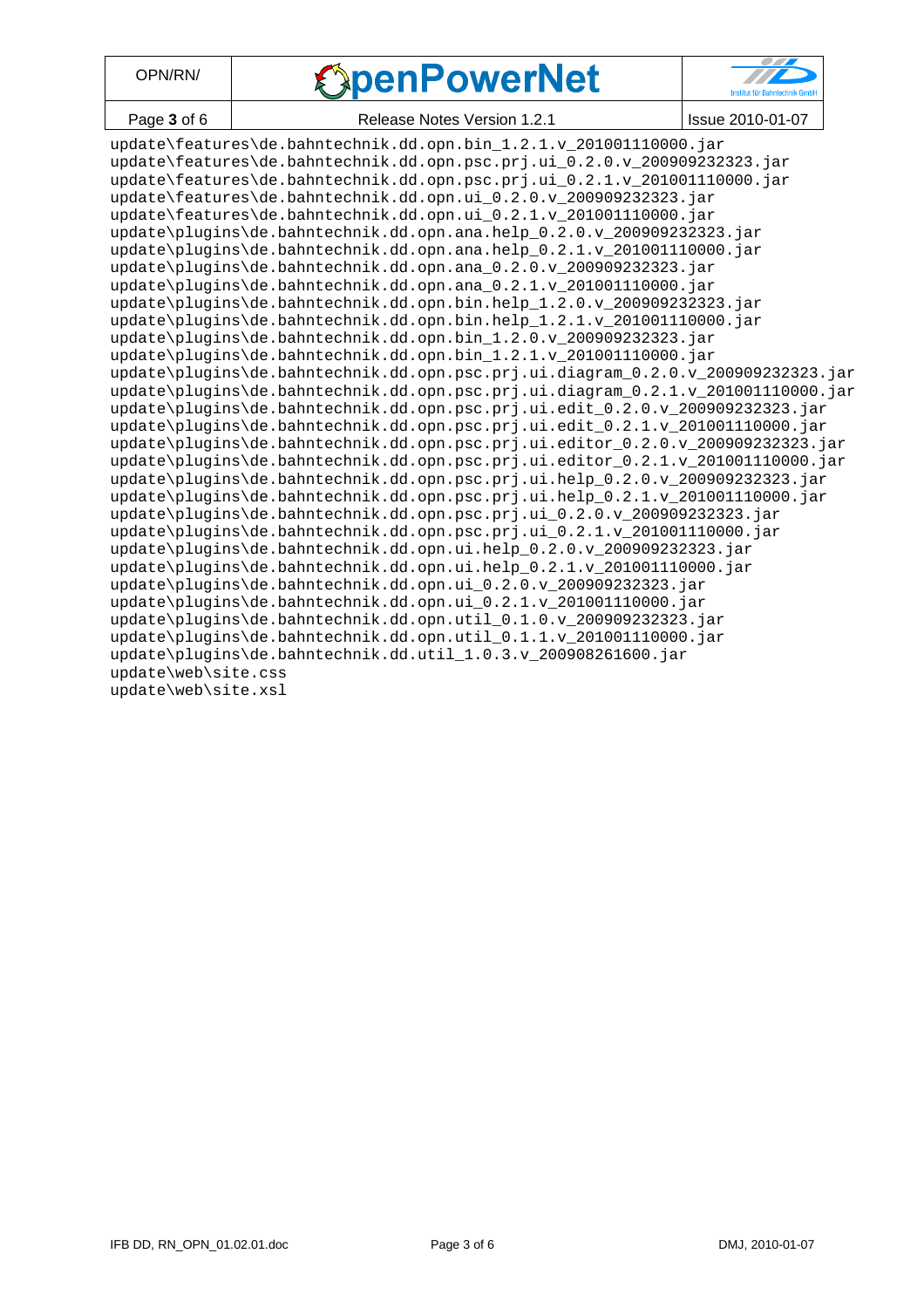#### **3 Main functionality**

OpenPowerNet version 1.2.1 has the following main functionality:

- Calculation of AC, 2AC and DC power supply system,
- Calculation of magnetic coupling of conductors is done internally,
- Calculation of tractive effort used by OpenTrack and analysis,
- Calculation of braking effort for analysis,
- Evaluation of tractive and braking current limitation,
- Calculation of electrical engines with single or multiple propulsion systems,
- Division of power consumption for multiple Train Operating Companies,
- Evaluation of energy storage for stabilisation of line voltage,
- Calculation of short circuit currents,
- Quick evaluation of network structure using constant current engine model,
- Visualisation of results using analysis of data with prepared Excel-Files and
- Visualisation of results using the automated analysis of the Analysis Tool.

The latest changes since version 1.2.0 are as follows:

- General:
	- Bugfix 299: Now the recorded auxiliary power is 0kW in a neutral zone as well as in case the engine main power switch is OFF.
	- Bugfix 323: Now auxiliary power is used while coasting but not while main power switch is OFF.
	- To use coasting the minimum OpenTrack version is 1.5.5 from November 28th 2009!
	- Bugfix: Before the engine data where recorded twice for the last time step of a existing train, now only once as it should be.
	- Bugfix 320: Special characters as well as leading and trailing spaces are now removed from project name.
	- Bugfix 342: Times are now saved to database and shown in console as local time. Before GMT was used.
	- The message ID from Exceptions, shown in the GUI console, is now the file and line from the cause of the exception and not the last in the stack. This means its more easy to locate the code causing the error.
- Analysis Tool:
	- Improved handling of missing data in selection dialogues.
	- Removed the possibility to set timeStart  $==$  timeEnd, which would lead to a time duration of 0s, timesteps in scope = timeStart ... timeEnd-1.
	- Fixed handling of lines without stations and invalid station files.
	- Fixed some SQL queries that could lead to abort of analysis.
	- Fixed calculation of losses in switches.
	- Fixed bug in screen size detection, set default image size of 1368x720 pixels in magnetic field tool if screen size can not be detected.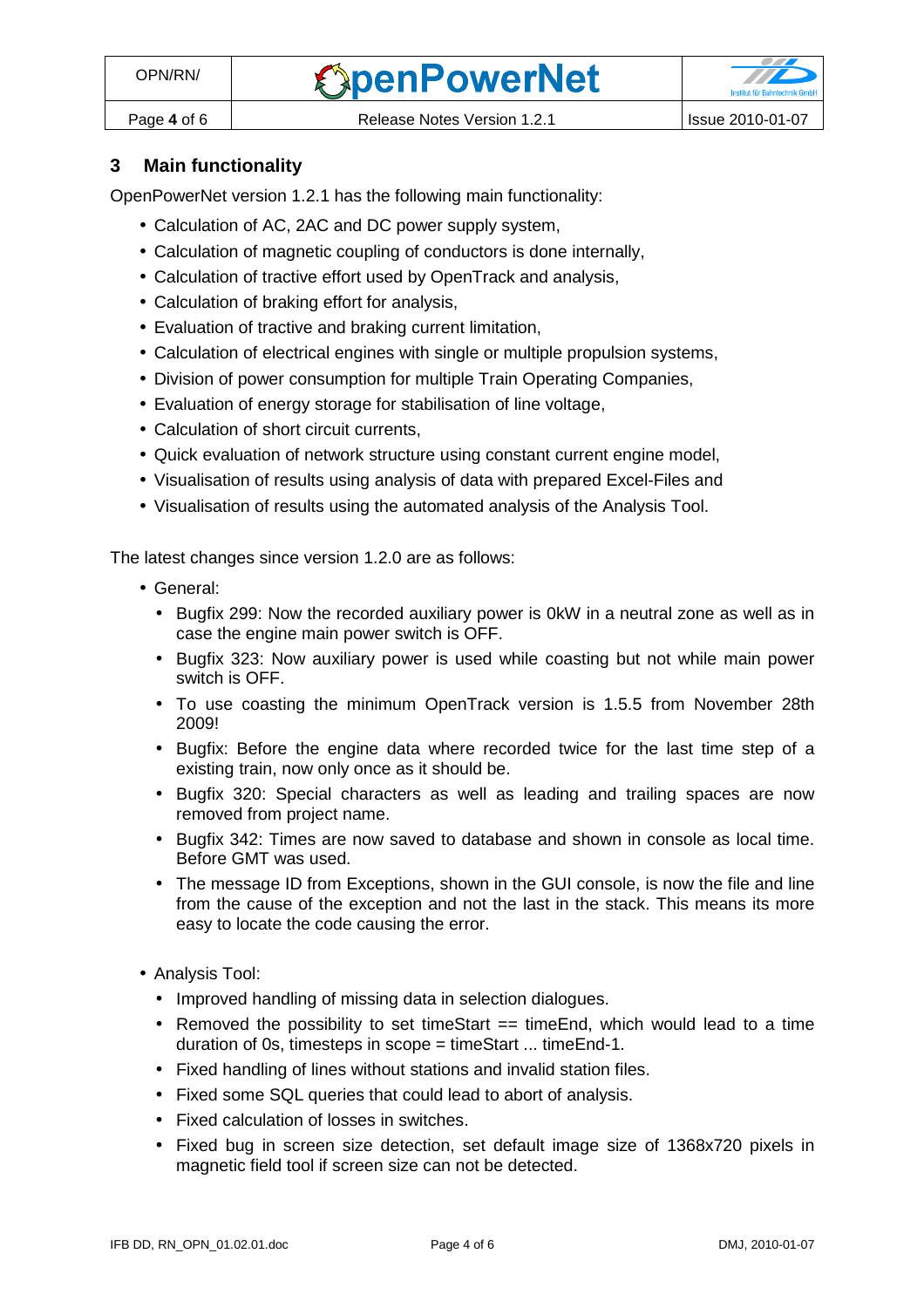| OPN/RN/     | <b><i><u>SpenPowerNet</u></i></b> | <b>Institut für Bahntechnik GmbH</b> |
|-------------|-----------------------------------|--------------------------------------|
| Page 5 of 6 | Release Notes Version 1.2.1       | Issue 2010-01-07                     |

- Fixed display of underline character in project and line name in magnetic field tool.
- Changed unit of field density to mT to prevent usage of non-ASCII character "µ" in magnetic field tool.
- Clear console window of GUI at start of calculation.
- Changed output directory and default database are now active without restart.
- GUI:
	- Bugfix 311: The PSC Viewer default layout was corrupt in case a conductor from type "unknown" was used in the Project-File. Type "unknown" added.
	- Bugfix: Only one console with name OPN is created while starting Analysis. Before 2 consoles with same name where created.
	- Bugfix 317: Fix the problem to have multiple instances of the modules running.
- PSC:
	- Bugfix 325: PSC did crash in case the conductor of a conductor switch did not exist.
	- Bugfix 322: Short circuit engine is now able to pass a neutral zone without error.
	- Bugfix: Short circuit engine was inserted with imaginary part, now only real.
	- Check constraints: The maximum allowed number of contact wires per track is 1 and rails per track is 2.
	- A warning will be displayed in case a switch name mentioned in the Switch-File does not exist in the Project-File. The simulation will not be stopped but the switching will be ignored.
	- Brake line while writing "." and "#" during collecting/writing nodes, conductors etc. to database.
	- Add error message in case a conductor for leakage connectors does not exist.
	- The conductors after and before the feeder connection from a substation to the line are recorded in case current or voltage of the substation shall be recorded. This is necessary to use Substation.xls in case only substations shall be recorded.
	- Now it is possible to specify the same connector slices with equal distances using attributes "firstPos\_km", "lastPos\_km", "maxDistance\_km" and "skipLastPos" as well as using specific positions using element "Position".